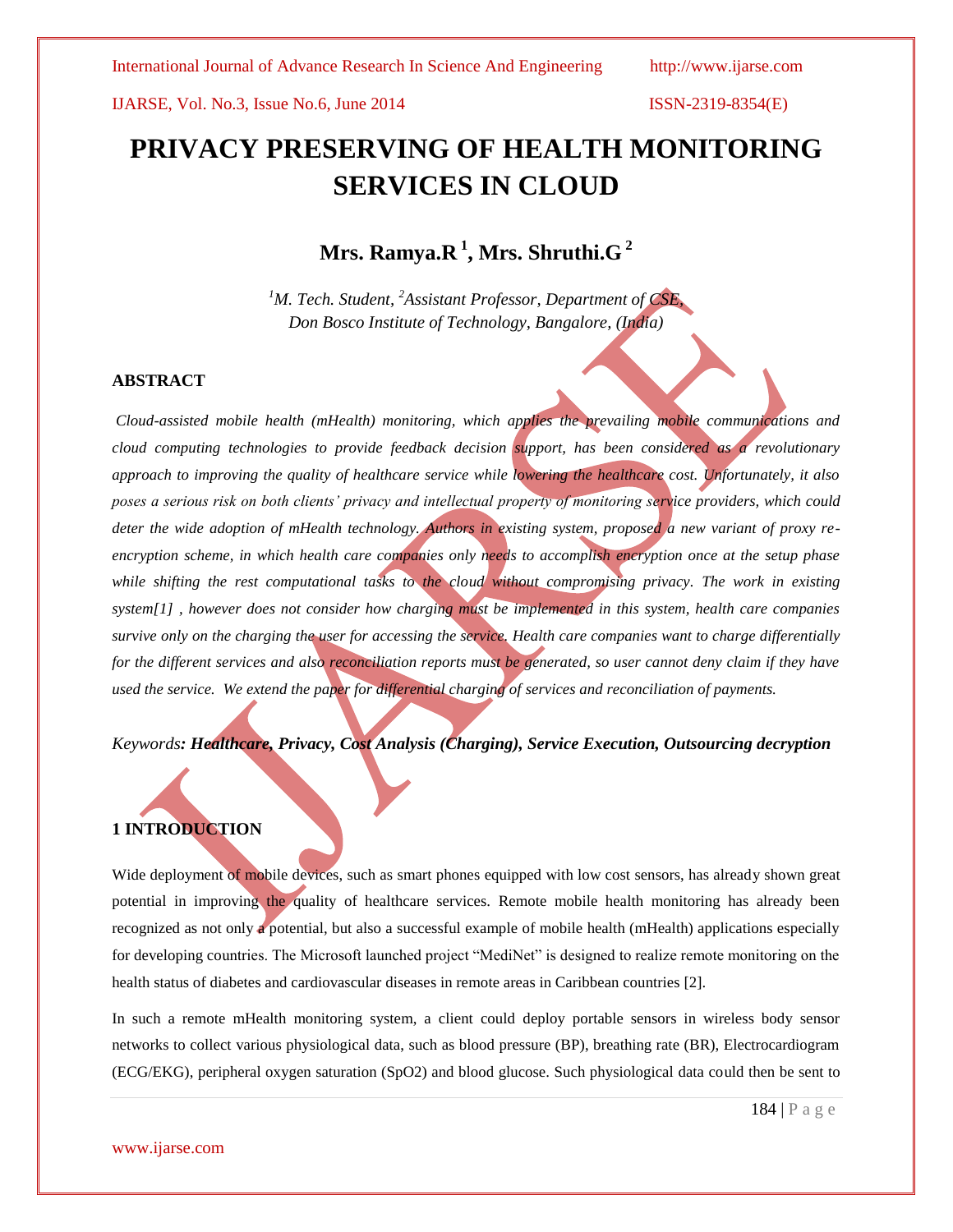a central server, which could then run various web medical applications on these data to return timely advice to the client. These applications may have various functionalities ranging from sleep pattern analyzers, exercises, physical activity assistants, to cardiac analysis systems, providing various medical consultation [2].

Moreover, as the emerging cloud computing technologies evolve, a viable solution can be sought by incorporating the software as a service (SaaS) model and pay-as-you-go business model in cloud computing, which would allow small companies (healthcare service providers) to excel in this healthcare market. It has been observed that the adoption of automated decision support algorithms in the cloud-assisted mHealth monitoring has been considered as a future trend [3]. Unfortunately, although cloud-assisted mHealth monitoring could offer a great opportunity to improve the quality of healthcare services and potentially reduces healthcare costs, there is a stumbling block in making this technology a reality. Without properly addressing the data management in an mHealth system, clients' privacy may be severely breached during the collection, storage, diagnosis, communications and computing. A recent study shows that 75% Americans consider the privacy of their health information important or very important [4]. It has also been reported [5] that patients' willingness to get involved in health monitoring program could be severely lowered when people are concerned with the privacy breach in their voluntarily submitted health data. This privacy concern will be exacerbated due to the growing trend in privacy breaches on electronic health data.



**Fig 1: CAM with Full Privacy and High Efficiency**

185 | P a g e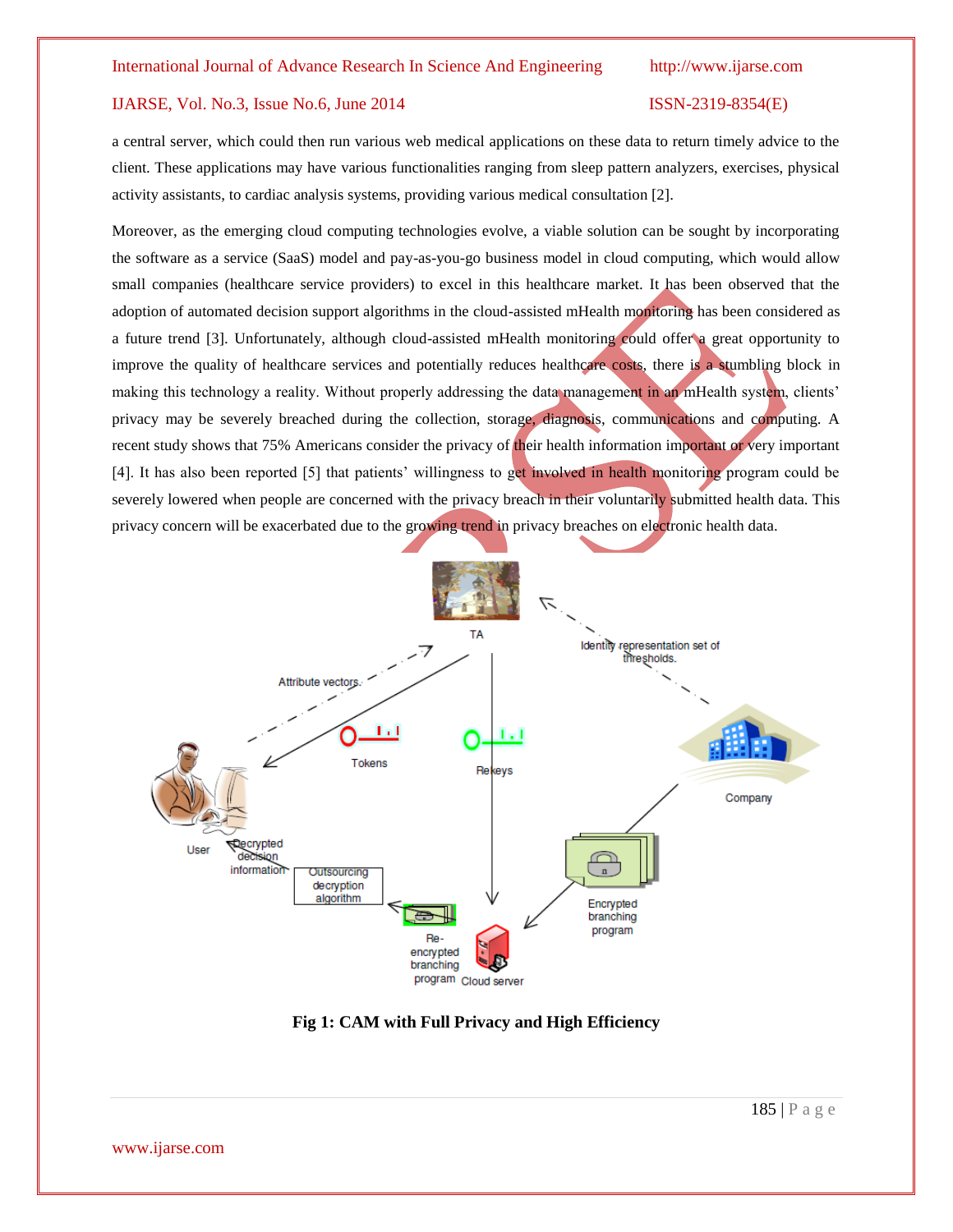Although the existing privacy laws such as HIPAA (Health Insurance Portability and Accountability Act) provide baseline protection for personal health record, they are generally considered not applicable or transferable to cloud computing environments [6]. Besides, the current law is more focused on protection against adversarial intrusions while there is little effort on protecting clients from business collecting private information. Meanwhile, many companies have significant commercial interests in collecting clients' private health data [7] and sharing them with either insurance companies, research institutions or even the government agencies. It has also been indicated [8] that privacy law could not really exert any real protection on clients' data privacy unless there is an effective mechanism to enforce restrictions on the activities of healthcare service providers.

Another major problem in addressing security and privacy is the computational workload involved with the cryptographic techniques. With the presence of cloud computing facilities, it will be wise to shift intensive computations to cloud servers from resource-constrained mobile devices. However, how to achieve this effectively without compromising privacy and security become a great challenge, which should be carefully investigated. Authors in [1], designed a cloud-assisted mHealth monitoring system (CAM).

To reduce clients' decryption complexity, they incorporated the recently proposed outsourcing decryption technique [25] into the underlying multi-dimensional range queries system to shift clients' computational complexity to the cloud without revealing any information on either clients' query input or the decrypted decision to the cloud. To relieve the computational complexity on the company's side, which is proportional to the number of clients, we propose a further improvement, leading to our final scheme. It is based on a new variant of key private proxy reencryption scheme, in which the company only needs to accomplish encryption once at the setup phase while shifting the rest computational tasks to the cloud without compromising privacy, further reducing the computational and communication burden on clients and the cloud.

Charging is important source of income for the health care providers. But providing privacy for users and health care providers. In this paper, we propose a solution for differential charging of services without compromising the privacy.

# **II THE PROBLEM STATEMENT**

Cloud-assisted mobile health (mHealth) monitoring[1] which applies the prevailing mobile communications and cloud computing technologies to provide feedback decision support, has been considered as a revolutionary approach to improving the quality of healthcare service while lowering the healthcare cost. Unfortunately, it also poses a serious risk on both clients' privacy and intellectual property of monitoring service providers, which could deter the wide adoption of mHealth technology. Without properly addressing the data management in an mobile Health system, clients' privacy may be severely breached during the collection, storage, diagnosis, communications and computing.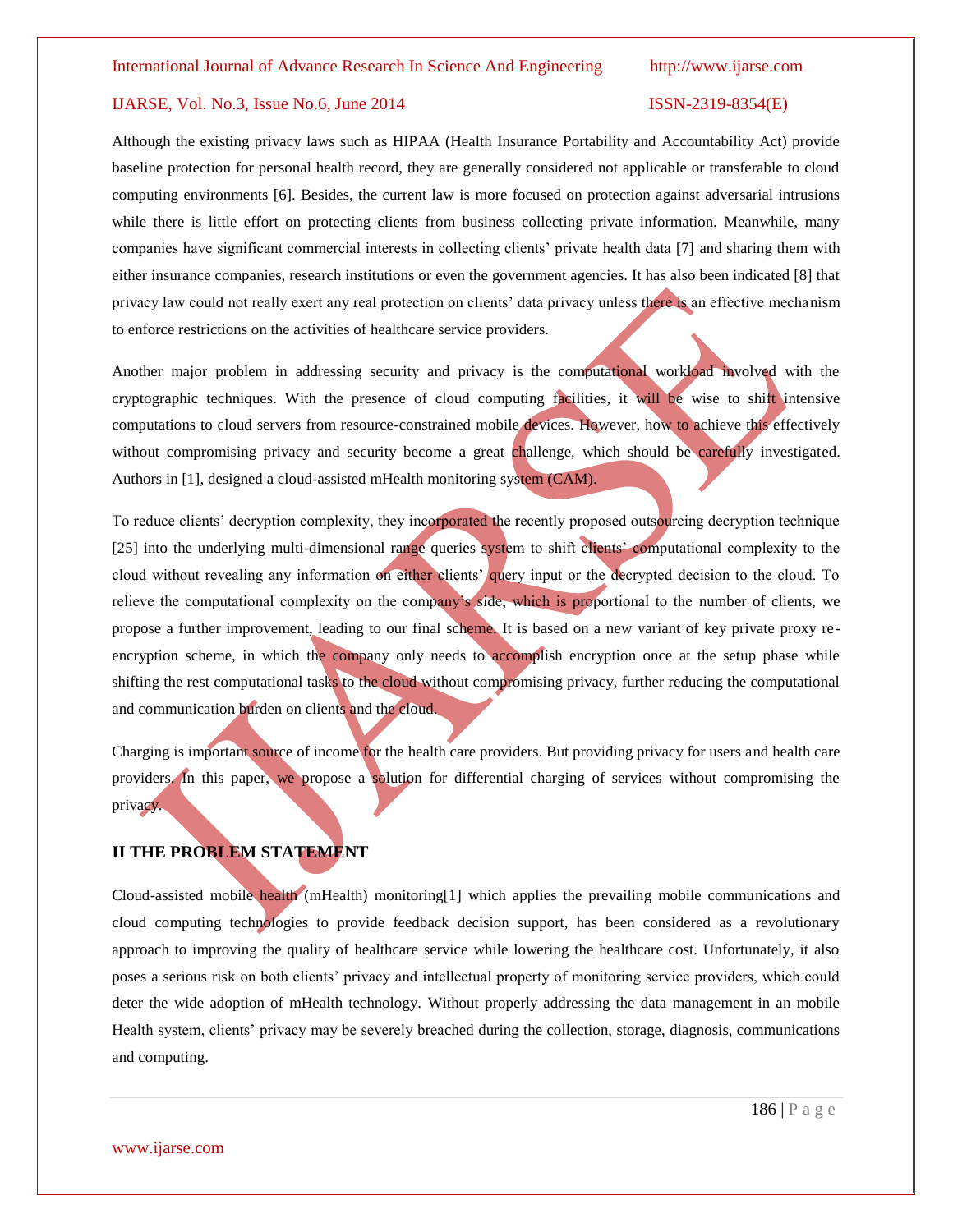Health care providers want to charge their services differentially. The user privacy must not be scarified in any case and cloud must mediate the payments between the user and the health care provider. The mediation system must be fair and must be able to detect cheating behavior of health care provider claiming more money or user denying the usage of service.

# **III THE PROPOSED SYSTEM**

Service provider provides the services in the encrypted form to the service Execution engine in the cloud. In addition for different service flow, differential charges will be specified by the service provider is given to the service execution engine in the cloud. User provides the services request to the cloud, the service request of user is executed in the service execution engine as in the [1]. When user access the service a transaction token is generated and a mapping from transaction id to the user pseudonym is generated and stored in a secure storage in cloud. The service cost for the accessing the service is got from the service execution engine and transaction id ys. service cost is generated and saved in a secure storage in cloud. Also transaction id is encrypted with the master key of the cloud and the encrypted id and the total service cost is sent to the service provider. Service provider can claim the service cost at any point of time.



# **Fig 3: Enhanced Proposed System of Health Monitoring**

At that time, the cloud charging system will calculate the total service cost summing up all transactions cost and verify the validity of service provider's claim. If the claim is valid the amount in paid to service provider by claiming the amount from the service users by referring to the transaction information. In case the validity of service providers claim is false, the charging system will request for the encrypted transaction id.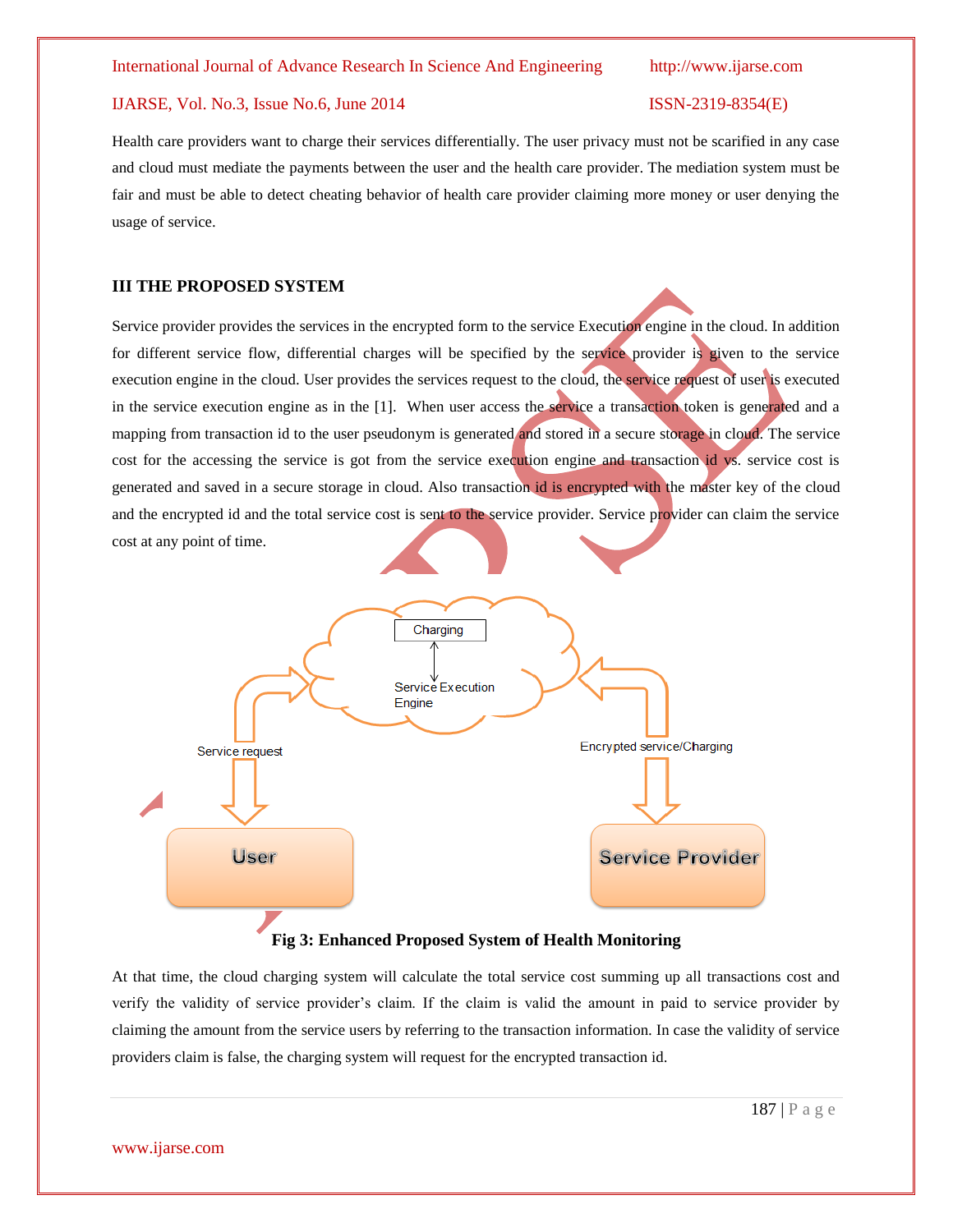### International Journal of Advance Research In Science And Engineering http://www.ijarse.com

### IJARSE, Vol. No.3, Issue No.6, June 2014 ISSN-2319-8354(E)

Once the service provider provides the encrypted transaction id, it will validate the transaction and generate reconciliation report for the service provider. Cloud generates a bill for the user whenever he accesses the service. The bill consists of encrypted transaction id and service cost. The payment is automatically subtracted from the users cloud account. Whenever user claims not accessing the service the transaction id and the time of access is given to the user to counter his claim.

### **IV CONCLUSION AND FUTURE WORK**

### **4.1 Conclusion**

In this paper, we have proposed a charging framework to the privacy preserving cloud based health care service solution proposed in [1], which can effectively protect the privacy of clients and the intellectual property of health service providers. Our proposed solution is safe against cheating attacks from both the users and the service providers. Finally, to enable resource constrained small companies to participate in health business.

### **4.2 Future Work**

Our future work will be on migrating the charging solution to a Trusted third party (TTP) to secure against cheating clouds or attacks on the cloud service providers.

### **REFERENCES**

- [1] Huang Lin, Jun Shao "CAM: Cloud-Assisted Privacy Preserving Mobile Health Monitoring" IEEE 2013.
- [2] H. L¨ohr, A.-R. Sadeghi, and M. Winandy, "Securing the e-health cloud," in Proceedings of the 1st ACM International Health Informatics Symposium, ser. IHI '10, 2010, pp. 220–229.
- [3] M. Li, S. Yu, N. Cao, and W. Lou, "Authorized private keyword search over encrypted personal health records in cloud computing," in ICDCS '11, Jun. 2011.
- [4] "The health insurance portability and accountability act." [Online]. Available: http://www.cms.hhs.gov/HIPAAGenInfo/01 Overview.asp
- [5] "Google, microsoft say hipaa stimulus http://www.ihealthbeat.org/Articles/2009/4/8/.
- [6] "At risk of exposure in the push for electronic medical records, concern is growing about how well privacy can be safeguarded," 2006. [Online].
- [8] J. Benaloh, M. Chase, E. Horvitz, and K. Lauter, "Patient controlled encryption: ensuring privacy of electronic medical records," in CCSW '09, 2009, pp. 103–114.
- [9] S. Yu, C. Wang, K. Ren, and W. Lou, "Achieving secure, scalable, and fine-grained data access control in cloud computing," in IEEE INFOCOM'10, 2010.
- [10] C. Dong, G. Russello, and N. Dulay, "Shared and searchable encrypted data for untrusted servers," in Journal of Computer Security, 2010.
- [11] V. Goyal, O. Pandey, A. Sahai, and B. Waters, "Attribute-based encryption for fine-grained access control of encrypted data," in CCS '06, 2006, pp. 89–98.